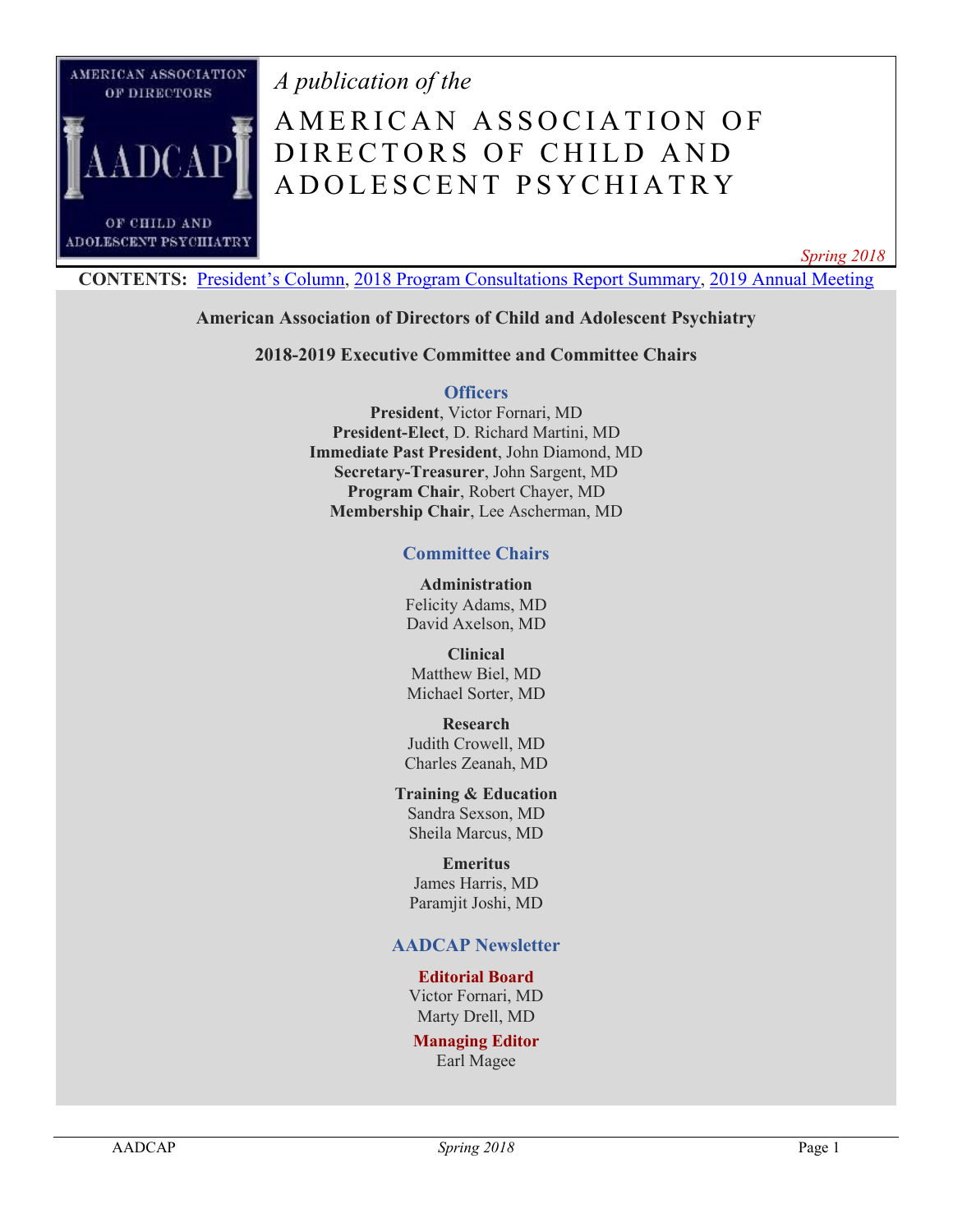## **PRESIDENT'S COLUMN**

Dear AADCAP Members:

<span id="page-1-0"></span>

*Victor Fornari, MD AADCAP President*

#### **53rd Annual Meeting of AADCAP in Washington, DC**

The 53rd [Annual Meeting](http://www.aadcap.org/2018_annual_meeting.aspx) of AADCAP was a very productive and informative meeting. I would like to thank everyone who attended for their interest and participation. I would particularly like to thank our many outstanding presenters. Special thanks to Earl Magee for his tireless efforts and efficient attention to details that allow the Annual Meeting to run smoothly. Being in Washington, DC during the peak of the cherry blossom season was a particular delight for those who had the opportunity to tour our magnificent Capital City. All presentations received have been uploaded to the [meeting's webpage](http://www.aadcap.org/2018_annual_meeting.aspx). *[View photo highlights!](http://www.aadcap.org/photo_gallery.aspx)*

#### **New Division Directors' Roundtable**

The meeting offered an opportunity for new child division directors to once again participate in the New Division Director's Roundtable. Nearly twenty child division directors were present, including ten new child division directors, accompanied by returning directors. This opportunity has been available for the past 15 years under the leadership of Marty Drell who began this with Allan Josephson. I joined Marty for the past eight years. A wide range of topics were covered in order to prepare new division directors for challenges they may expect and offered each member who attended an opportunity to discuss his/her particular division. Issues discussed include: budgets, academic mission, training challenges, resident and faculty recruitment concerns, mentoring, developing an academic division; managing unprofessional behavior in faculty, as well as a variety of issues relevant to each of our roles. Each year we learn new information from each other.

#### **Business Meeting**

Welcoming remarks by outgoing President John Diamond opened the meeting followed by the Business Meeting where we heard reports from AADCAP, AACAP, JAACAP, APA and AADPRT. John Diamond presented John Pruett with an award in recognition of his two years of service to the organization as Secretary/Treasurer. AACAP President Karen Dineen Wagner discussed her Presidential Initiative of Depression Screening in Children and Adolescents. Doug Novins, *JAACAP* Editor-in-Chief, reviewed the current *Orange Journal* and informed us of updates including a call for children's artwork for the *Journal* cover. APA Deputy Director Ranna Parekh welcomed us and discussed the move of the APA Headquarters to Washington, DC. Sandra Sexson offered a report on behalf of Sandra DeJong, Immediate Past President of AADPRT, regarding training and recruitment.

#### **Administration Symposium**

The Administration Symposium, organized by Co-Chairs Robert Chayer and Felicity Adams, provided a rich opportunity to hear from three Department of Psychiatry Chairmen. Their presentation entitled, *Recruiting and Retaining an Excellent CAP Faculty: A Chair's Perspective*, was informative. Steve Cuffe, Chair, Department of Psychiatry and Program Director, Psychiatry Residency, University of Florida College of Medicine in Jacksonville, Florida, described his experience as a child & adolescent psychiatrist building a new department of psychiatry, a new training program, a new child division and now a new child fellowship. Timothy Soundy, Psychiatry Chair, described his experience at the University of South Dakota Sanford School of Medicine. Tim reported on how he can retain faculty by incentivizing them for their various roles within the department. Finally, guest speaker Jon Lehrmann, MD, Department of Psychiatry and Behavioral Medicine Chairman, University of Wisconsin at Milwaukee, reported on the relationship between the Division of Child & Adolescent Psychiatry and the Department of Psychiatry in Milwaukee.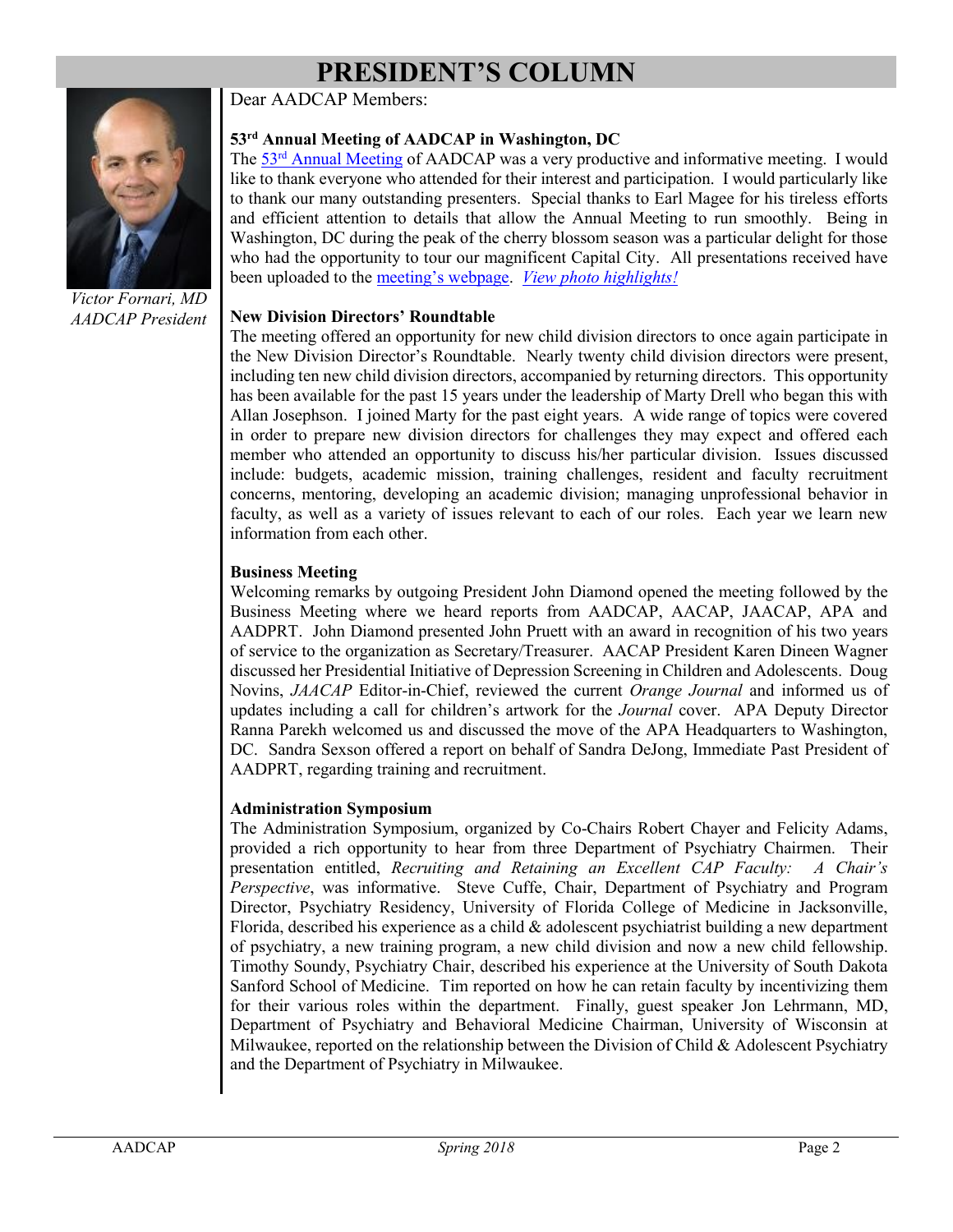#### **Clinical Symposium**

The Clinical Committee, organized by Co-Chairs Matthew Biel & Michael Sorter, introduced David Axelson from Nationwide Children's Hospital in Columbus, Ohio, who presented an impressive narrative of the development of clinical services there in his talk entitled: *Addressing the Demand for Pediatric Mental Health Services: A Systems of Care Approach*. David described the funding opportunities when philanthropy invests in this mission.

#### **Program Consultations**

For the second year, the meeting included a formal consultation opportunity for division directors to ask questions of the entire group. The discussion was led by Marty Drell, Tami Benton and myself. We reviewed issues related to recruitment, the Child Match; Generational issues with Millennial Trainees and Colleagues, as well as a variety of other topics. The format allowed for a lively discussion and participation from all who attended. Below is the [Summary Report](#page-3-0) from that session.

#### **Research Symposium**

The Research Symposium, organized by Co-Chairs Judith Crowell & Charlie Zeanah, presented, *Developing a Patient Centered, Pragmatic Trial,* by guest speaker Lisa Settles, PhD from Tulane University. Lisa described the history of the Patient Centered Oriented Research Institute (PCORI) and the application process for funding. A discussion of pragmatic trials as an opportunity for future clinical research was discussed.

#### **ABPN Update**

Larry Faulkner President & CEO of ABPN, presented an update of ABPN with information about the new procedures for Maintenance of Certification (MOC).

#### **AADCAP Banquet Dinner**

All who attended the Annual Meeting were invited to join for the dinner in a collegial and festive social evening.

#### **Committee Meetings**

The Administration, Clinical Services, Research, and Training and Education Committees met for one hour to discuss possible suggestions for the next year's meeting. With a presidential theme of Early Identification of Youth at Risk, each committee reviewed ways in which they might present a topic and speaker(s) for the next meeting to support this initiative. The committee chairs will continue to discuss these issues during the monthly conference calls in order to develop the program for April 2019 in Deer Valley, Utah.

#### **NIMH Funding Report**

Guest speaker Christopher Sarampote, PhD, Director of Research Training and Career Development (DDTR) at the National Institute of Mental Health (NIMH), reviewed funding opportunities for research.

#### **Training & Education Symposium**

Co-Chairs Lee Ascherman & Sandra Sexson introduced the Training & Education Symposium. Jim Hudziak presented: *Training the Next Generation of CAPS in the Science of Building Healthy Brains*. John Walkup served as a discussant. The presentation offered an innovative look at the way mental health services are being delivered in Vermont in order to support brain development. Health life style coupled with music lessons, meditation, yoga, mindfulness and care for the entire family were described. The challenges of adapting this to large urban settings were reviewed.

#### **Emeritus Committee (New Committee)**

Under the leadership of Jim Harris, a new committee has been created to create an important role for the emeriti members to mentor junior division directors as well as to facilitate development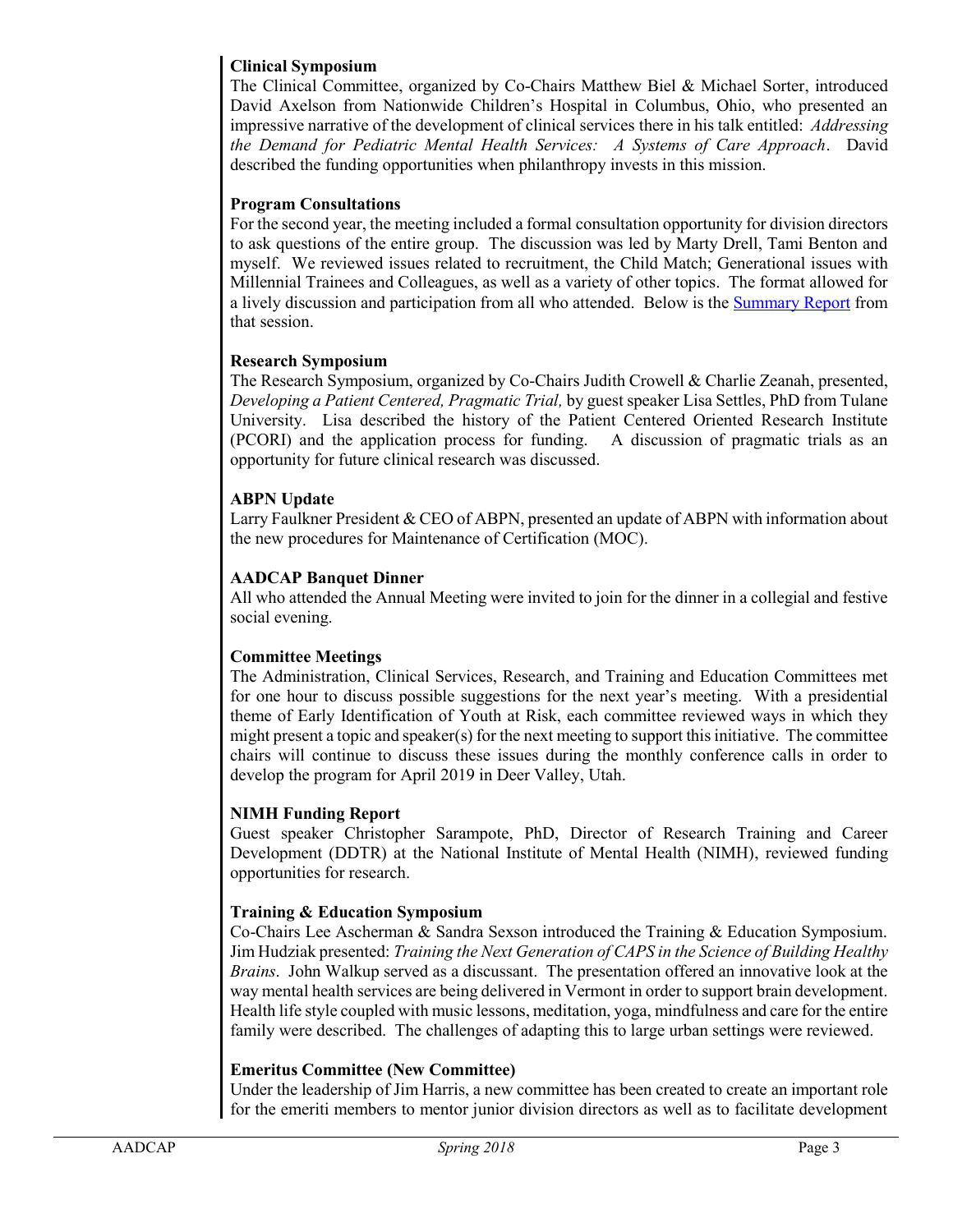for AADCAP. Jim has graciously agreed to chair this new committee and will participate in the monthly conference calls together with the Executive Committee. We are grateful to Jim for leading this new initiative.

#### **Closing Remarks**

I presented John Diamond with an award for his two years of service as President of AADCAP. I described my goal of my Presidential Initiative to be education about Early Identification of Youth at Risk for mental health problems. Karen's AACAP Presidential Initiative of Depression Screening addresses the importance of screening to identify cases for treatment. The AACAP Legislative Conference followed AADCAP's Annual Meeting, and many division directors participated on Capitol Hill the following day.

### **AADCAP PROGRAM CONSULTATIONS**

*53rd Annual Meeting: Saturday, April 7, 2018 The Mayflower Hotel*

<span id="page-3-0"></span>

| <b>MODERATORS</b>  | Marty Drell, MD<br>Victor Fornari, MD<br>Tami Benton, MD                                                                                                                                                                                                                                                                                                                            |
|--------------------|-------------------------------------------------------------------------------------------------------------------------------------------------------------------------------------------------------------------------------------------------------------------------------------------------------------------------------------------------------------------------------------|
| <b>SUBMISSIONS</b> | <b>QUESTION:</b>                                                                                                                                                                                                                                                                                                                                                                    |
|                    | With CAP shortage, we are considering qualified nurse practitioners as autonomous attendings<br>in our outpatient, inpatient & day treatment centers. Although state law allows independent<br>practice, we are thinking of making collaboration mandatory. Thoughts? (Currently 23 states<br>allow NP practice autonomy.)                                                          |
|                    | <b>RESPONSE:</b><br>We have Child & Adolescent Psychiatry NP's in a variety of clinical settings: the Child &<br>Adolescent Outpatient Department; the Adolescent Inpatient Unit and the Eating Disorders Day<br>Program. They work on a Team and do see their own cases. It is working well in our setting,<br>provided there is clinical supervision and oversight.               |
|                    | <b>QUESTION:</b>                                                                                                                                                                                                                                                                                                                                                                    |
|                    | Do most CAP Division Directors manage their own budgets? (Southeast region)                                                                                                                                                                                                                                                                                                         |
|                    | <b>RESPONSE:</b><br>The Child Division Director has access to certain elements of the budget, but, not control of the<br>Budget, generally, controlled by the Chairman. I have input into outpatient visit targets;<br>inpatient case-loads; input into cost of living or merit raises (offering recommendations to the<br>Chairman); discussion about salary rectification issues. |

### **Summary Report**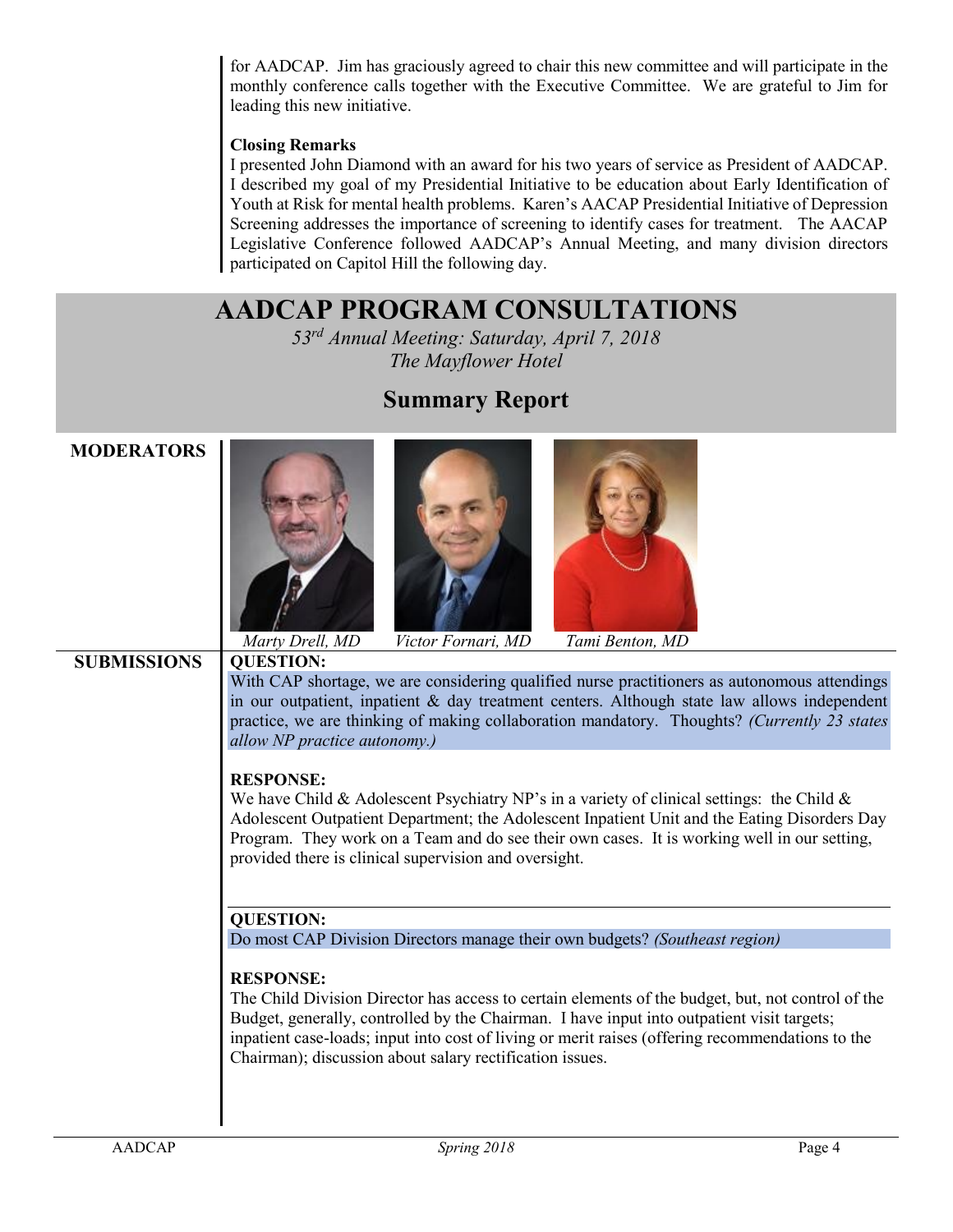#### **QUESTION:**

What is an optimal set up for psychotherapy supervision of child fellows by a psychologist in the clinic? How would billing for such a clinic work with commercial insurance? Medicaid? *(Southeast region)*

Medicaid and most payers require that trainees be supervised by same discipline supervisors for billing purposes. Unfortunately, this can become a barrier to cross disciplinary supervision due to productivity expectations. Optimally, we should be able to benefit from the expertise available in our own divisions, including the psychotherapy expertise of our psychology and social work colleagues. There are a few options that folks are using to address this problem that might be helpful.

- 1. Develop an RVU metric for teaching that credits the psychotherapy supervisors. This can be factored into their clinical RVU efforts, as most programs require multiple activities for promotion and compensation.
- 2. Establish a fee for service trainee practice. The reduced rates will attract families, and the guidelines are based upon your departmental practices as opposed to payers.
- 3. Do joint supervision with a psychiatrist/psychology duo and bill at the higher rate for the psychiatrist for time for time based codes. Not as practical, but for junior faculty, it has the added benefit of learning a new skill. For example, many of our junior folks are interested in learning PCIT, so they will sit in with the psychologist and the trainee. That way you split the RVU for productivity reasons, but bill at the higher rate.

#### **QUESTION:**

Many programs did not match this year. There seems to be significant variation in practices across departments. What are your recommendations regarding the match for child psychiatry fellowship programs? Should we all stick fully to the match, or is it OK to sign some candidates outside the match? *(Midwest region)*

#### **RESPONSE:**

Few of the new program directors remember what it was like before the match for child and adolescent psychiatry. Believe me, it was worse.

In my case, while doing an elective in child psychiatry at Boston Children's in my junior year of medical school, I was told I needed to apply for my general psychiatry residency. I assured the person telling me this that couldn't possibly be true, as I was a junior in medical school. "I haven't even signed up for my internship." The person clarified that I was wrong and that it was indeed time to apply for my general psychiatry if I wanted to be in a Boston program. He explained that there had been an ongoing competition between two of the local Harvard programs that led to these programs taking candidates earlier and earlier, which, in turn, impacted the other Boston programs. I was confused, but my informant was correct. If I would have applied a year later when I thought I should, I would have been out of luck.

I ended up doing child psychiatry first at the Boston Children's/Judge Baker Guidance Center Program. While there in my first year, I applied for my general residency. Again I found there was no standardization. I ended up being pressured to agree to the Cambridge Hospital Program before I was able to attend my scheduled interviews at MGH and Beth Israel. Although I really liked the Cambridge Program, I felt cheated and that the way things were done was not fair.

I was not alone in my feelings, and through the AADPRT Child Caucus, was able to change things. The Child Caucus discussed standardizing the recruitment process and implementing "The Match" as two related but separate issues.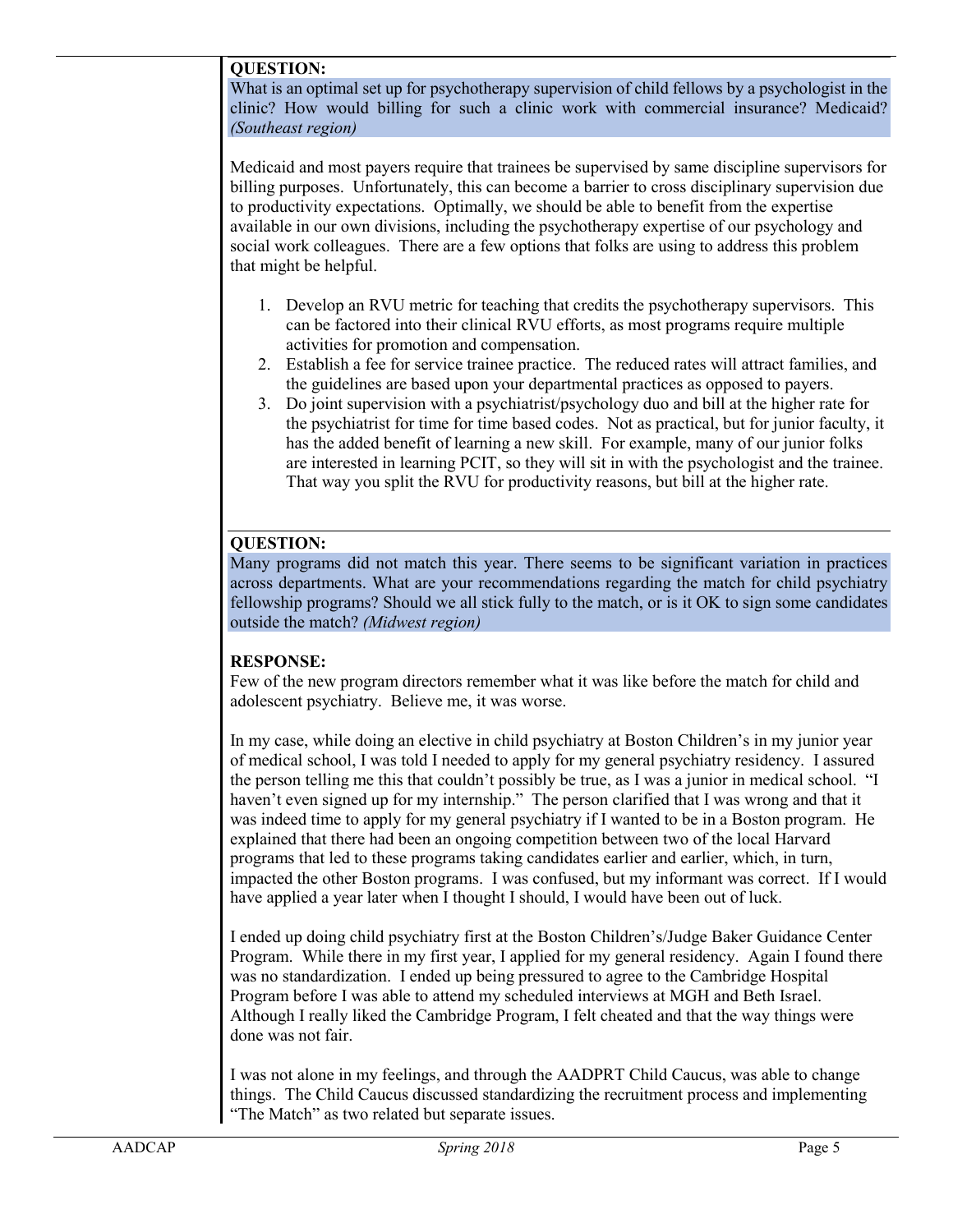As far as the recruitment process, it was agreed that recruitment should begin July 1st of the year before fellows would begin their fellowships. This was implemented to standardize the process and to take care of the programs that started more than a year ahead of time. The original plan included a "gentlemen's agreement' (n.b., there were few women Training Directors at the time), which is now called the "gentle person's agreement" that programs could recruit before the agreed upon July 1st date one year before residency would begin. This allowed for programs to take "in-house" and other valued applicants. The agreement made it clear that after July 1st, all programs should go through a standardized process. Shortly before these discussions, general psychiatry had gone to "The Match." It seemed logical and expeditious to use the "Match" to further standardize applications for child psychiatry.

Using the Match included the demands by the company that 70% of all child and adolescent psychiatry programs sign up and pay. This was the early to mid-80 and the agreement was signed off on by the majority of the Training Directors at the time. The process was overseen by Gene Beresin, MD, who was the first Chair of the Child Caucus and myself as second Chair. Although the original "July 1st" agreement has remained the same since then, the issue of the Match remained continuously and contentiously on the Child Caucus agendas since. There were numerous reasons for this. The difficulties involved:

- 1. That it proved difficult in the beginning to get 70% of the programs to be involved in the Match. The subsequent Caucus meetings involved clarifying the process and begging programs to join. This took time, as many of the smaller programs who filled internally and had small numbers of applicants were not eager to pay for a Match program that they felt they didn't need. Why pay the costs to set up a program that would not be advantageous and "add value" to their programs?
- 2. The sense in many people's minds that the Match would favor the larger programs.
- 3. The sense (that never made sense to me) that the computer algorithm favored the applicants over the programs. Many Training Directors felt that that was ok. This reflected the reality that there were differences from the start as to whether the Match was more for the applicants or for the programs. As a "confused" past applicant, I was in the group that felt that the Match would help the applicants. In reality, I felt that the Match would be good for both the applicants and the programs, making the Match a win-win situation. Others disagreed!
- 4. The main reason as I remember it was that there were Training Directors who were not "gentlemen" and violated the spirit and letter of the agreement. Altruism is difficult when one fears your program won't fill and people will "blame you" when it doesn't.

After a few years of explaining and cajoling, the Child Caucus reached 70% level demanded by the Match. Despite this success, there remained a sizable minority that didn't sign up. These programs were free to not follow the rules or just to follow the ones that they felt in their best interest. This minority block seemed to include smaller programs and/or those with traditional recruitment challenges.

Each year there were infractions to the rules (n.b., people cheated!). This incensed many members of the Child Caucus, especially those that felt they didn't fill because of the infractions of other child and adolescent Training Directors and the "Match."

These infractions continued year and year and stimulated (like the movie "Groundhogs Day") repetitive passionate discussions. Early on, the Child Caucus, with Sandra Sexson taking the lead, set up a system to call in infractions. This seemed a good idea, but there was little the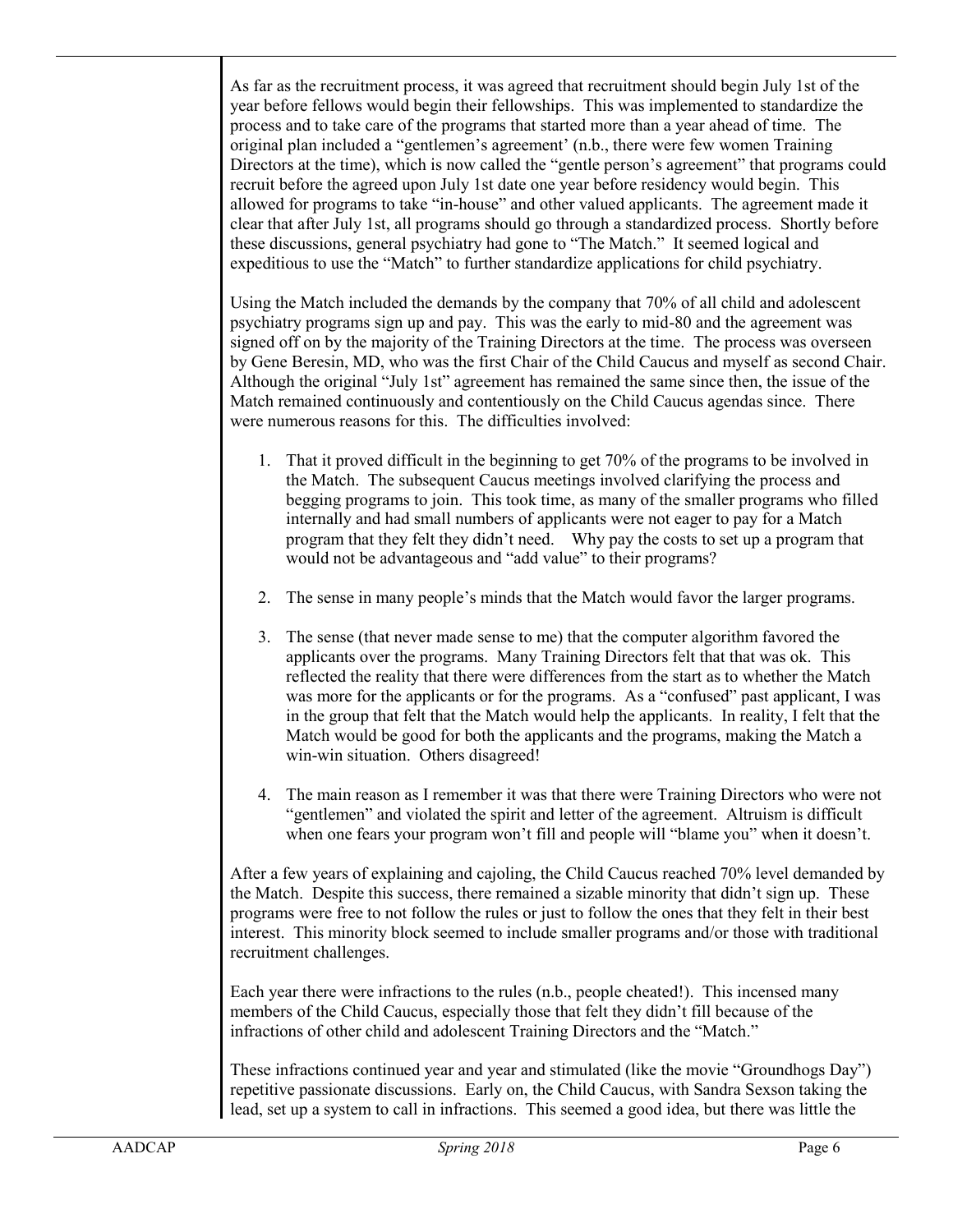Child Caucus could do to address the complaints other than by shaming people or threatening to "snitch" to the program's department heads. This "call in" system never had any teeth and proved ineffective. This in turn, assured that there continued to be future infractions.

As usual, these issues were on the agenda for this years' AADPRT Child Caucus with Lisa Cullins handling it with more aplomb and less irritation than usual. She even created a survey dealing with what she referred to as an "All In" policy for the Match. I wrongly thought that this referred to the goal of having all child and adolescent psychiatry programs in the Match. This was wishful thinking on my part. In reality, the "All In" policy referred only to those programs in the Match and advocated for these programs to be "all in" the Match if they chose to be in the Match in the first place. It did not deal with the minority who chose not to be in the Match altogether. The survey showed that many Caucus members agreed to this in principle, but a consensus was not reached. There were some new potential solutions brought to bear. My favorite being that ERAS should only be used by those in the Match who remain "All In" the Match. I was left unclear how this would be implemented and monitored. There was the usual call for gathering more information on this and other questions, but no major decisions were made which guarantees that this will be an agenda item again next year. I smiled as people asked whether the process should favor the applicants who remain confused about the process or the programs. People remarked that having everyone "all in" would reduce this confusion. I had my usual déjà vu feeling.

#### Recruitment: The Real Issue

The fact that only half the programs filled in the Match this year complicated the Match discussion, as the Match was implicated once again as contributory. It was noted that we should await future data concerning whether the unfilled programs actually will end up filling their slots.

I strongly believe that there are more important issues at play then the Match, and that the real problem is a general recruitment problem that we have faced for years. A short list as to why would include:

- 1. That child psychiatry deals with populations of children and their caregivers, which many shy away from.
- 2. That it requires extra training which is costly (n.b., 60K for a fellows stipend vs. 200K plus for a first year graduates contract).
- 3. That people have amassed large training debts that they want to deal with.
- 4. That stigma remains alive and well!
- 5. That we are still low on the MD specialty pay scale despite seemingly working harder.
- 6. That our field is in transition and that we are changing the definitions of who we are and what we do.
- 7. Funding issues for the increased number of stipends due to several new child training programs.
- 8. Specific circumstances in some of the unfilled programs regarding location, competitions with other programs in their areas, work load, perceptions of quality, etc.
- 9. Generational issues.

The questions of recruitment have also been continual throughout the years (n.b., another Groundhogs Day phenomenon), along with the interrelated topic of a child and adolescent psychiatry shortage.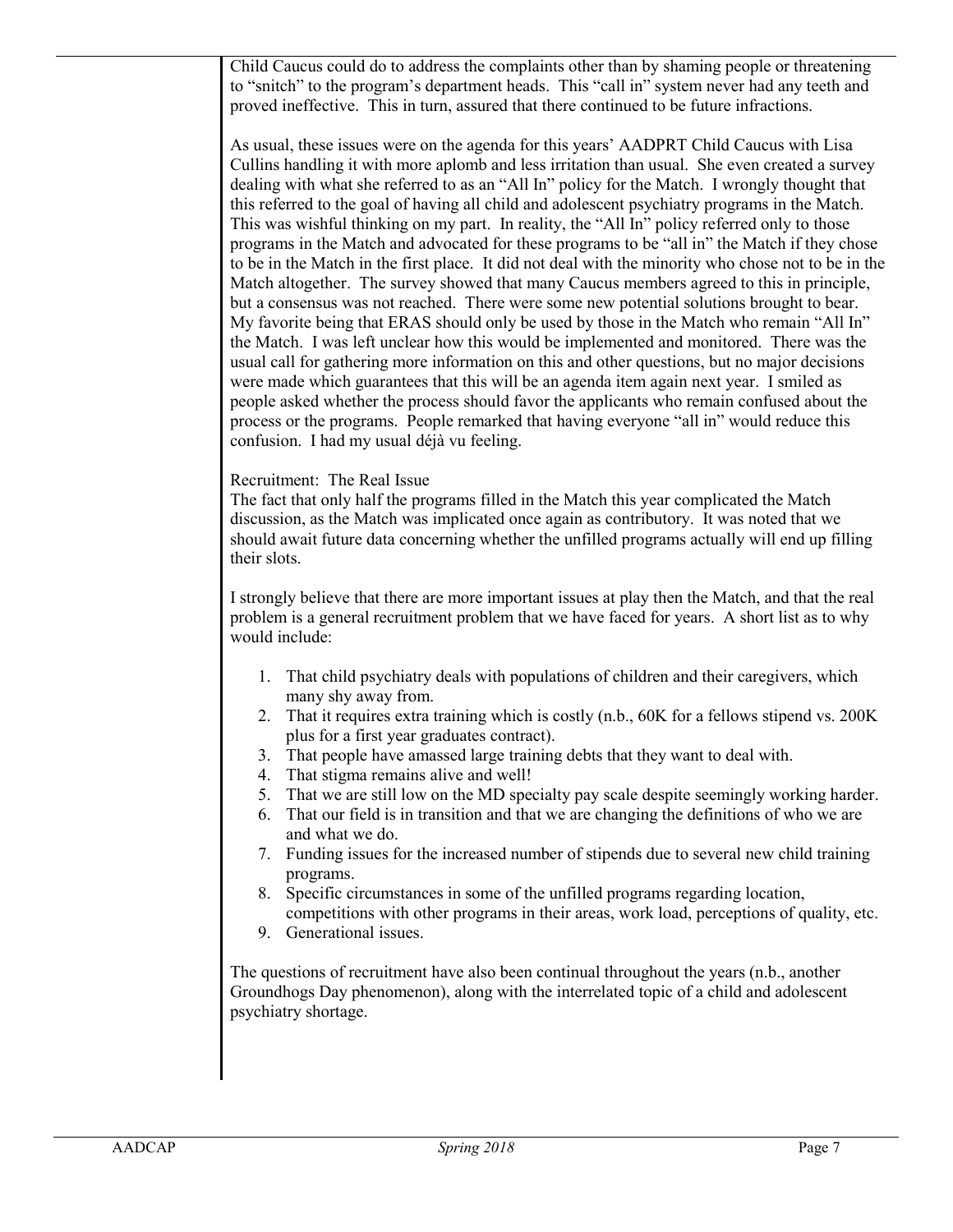#### **QUESTION:**

Could you please provide some guidance on how to best incorporate midlevel clinicians such as NPs into the clinical services and educational programs? *(Midwest)*

#### **RESPONSE #1:**

A child & adolescent psychiatry NP serves as the Program Coordinator of our Eating Disorders Day Program. This role lends itself nicely given the medical and psychiatric issues of this population. A child  $\&$  adolescent psychiatry NP in the outpatient clinic works well. Victor Fornari, MD

#### **RESPONSE #2:**

We use NP's on every clinical service as peer clinicians. They work alongside trainees, and expand clinical care for patients in the inpatient and outpatient setting. They work "incident to" a group of billing attendings. In that role, they seen patients along with trainees and other attending's in the clinic.

As they gain expertise and don't rotate off of services, they begin to teach the residents and fellows, about specific subspecialty areas. For example, a few of our NP's have expertise in addictions or eating disorders, and they provide that supervision for fellows. Other NP's have expertise in Autism and developmental disabilities, and are able to share that expertise with the fellows in a supervisor capacity.

We utilize NP's to teach certain topics to fellows. They are especially skilled in educating families about diagnosis and treatment, and are excellent family advocates. My experience is that they do this much better than we do.

We also integrate the APN trainees into the CAP curricula. They learn alongside the fellows. For our new APN's, we provide an "apprenticeship" of sorts in our specialty services. For example, we have them shadow an attending for a period of time, while picking up new cases under supervision so that we can build capacity in our areas of need.